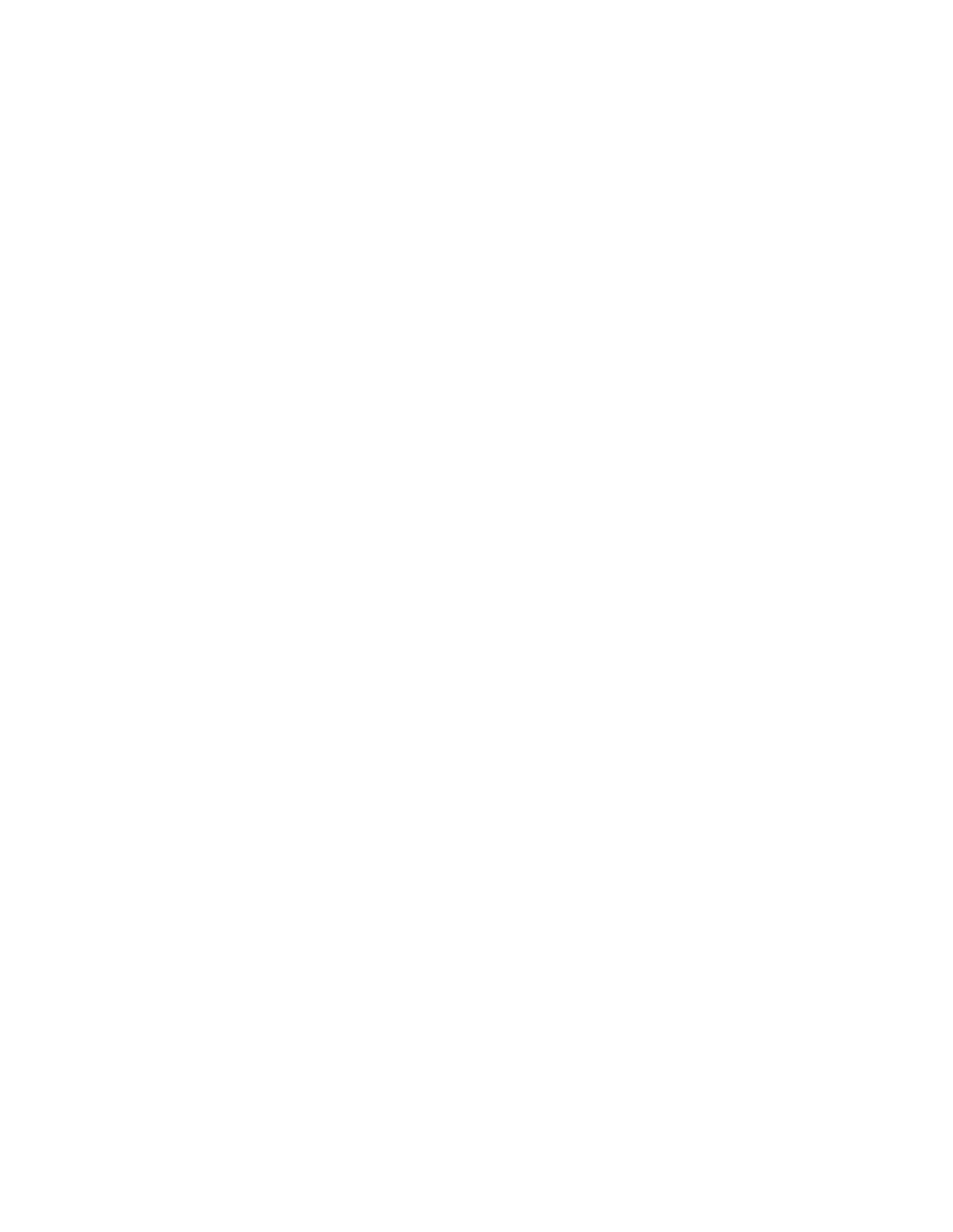

★

The Alaska Gasline Development Corporation (AGDC) Board of Directors on April 19, 2016, and incorporated here by reference, establishes the Executive Committee, pursuant to  $2^{nd}$  Level, Section 2 (e) of the Amended and Restated Bylaws, consisting of no more than three (3) Board members. The Chair of the Board of Directors shall appoint members from the Board of Directors and shall identify the member of the committee to serve as chair of the committee. The AGDC President shall serve as staff to the Committee.

The Committee shall meet as necessary and appropriate at the call of the Chair or the AGDC President and may report a summary of the discussion to full board at a scheduled board meeting.

As established in  $2^{nd}$  Level,  $2(e)(v)$ , the primary purpose of AGDC Board Committees is to gather information from staff and to report on that information to the full Board of Directors. The Executive Committee has no power to take any actions, other than those delegated to committee by the full Board of Directors via a Board Resolution.

## **Committee Charter:**

The Executive Committee oversees the high level workings of the corporation. The Executive Committee provides review and oversight of activities of the 8 Star Alaska, LLC subsidiary.

## **Responsibilities:**

The Executive Committee is responsible for:

- 1. Providing organizational direction for the AGDC President and the full Board;
- 2. Prioritizing issues for the Board to address and assisting the AGDC President and board members in the creation of board meeting agendas;
- 3. Acting as a liaison between the AGDC President and the Board; serving as an advisor to the AGDC President, providing consultation, support, and guidance on an informal basis as requested from time to time. And further:
	- $\circ$  Recruits, nominates, and hires the AGDC President, after approval of the nominee from the Board.
	- $\circ$  The Board may delegate development of the compensation package to the Executive Committee.
	- <sup>o</sup> On an annual basis, discussthe AGDC President's performance following review of completed annual evaluations.
- 4. Active participation in strategic planning and advising the Board on pertinent business matters;
- 5. Monitoring and evaluating progress toward the company's strategic goals and initiatives and making periodic and timely presentations to the full board;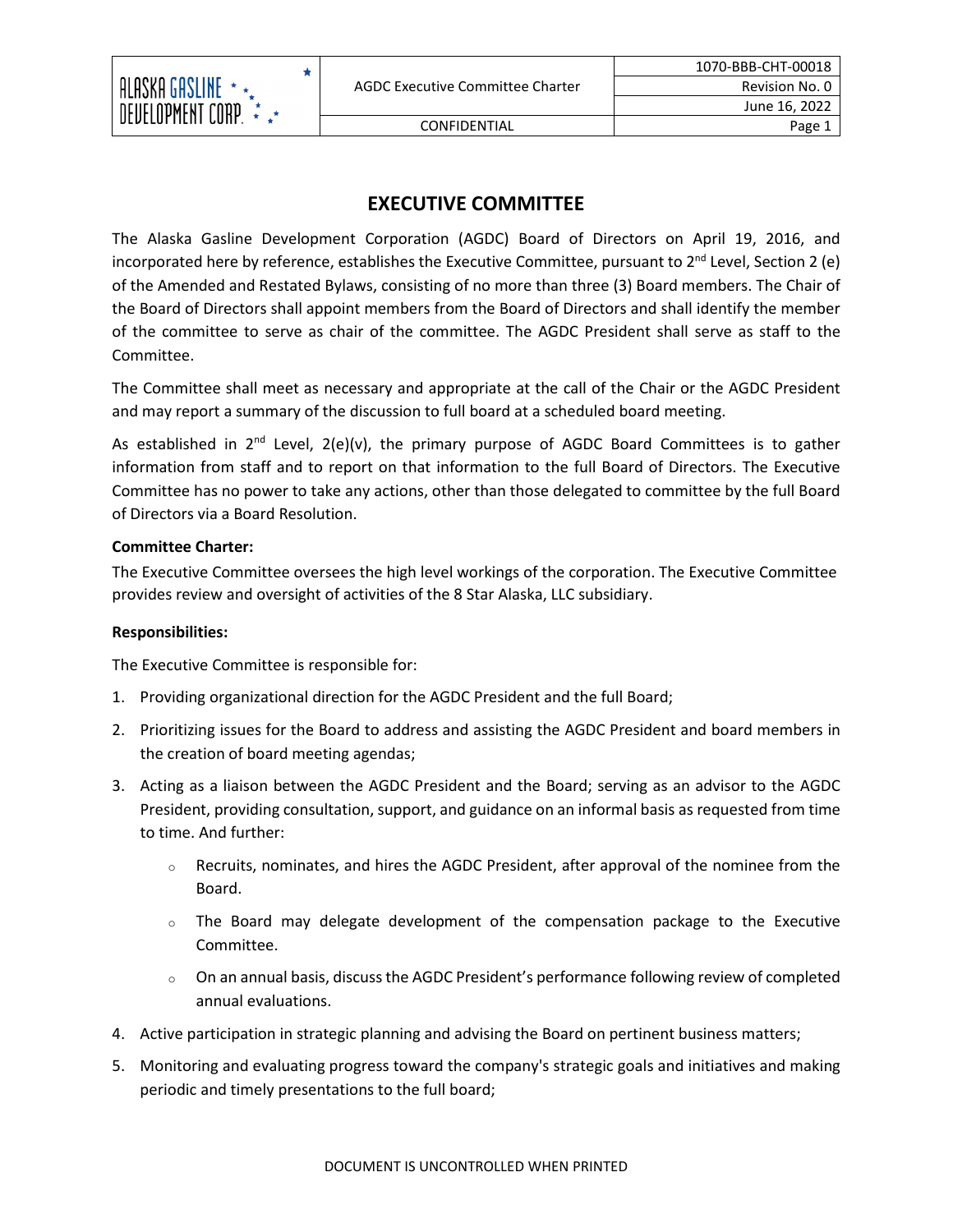- 6. Providing organizational oversight through the implementation of board policies and ensuring that the board is establishing and maintaining good governance practices;
- 7. Oversight of ad hoc committees that work on policy development, ensuring they complete their objectives;
- 8. Forming and sunsetting committees and task forces as necessary;
- 9. Managing high-level workplace issues of a serious nature, with the executive committee reviewing matters first, and deciding which issues require moving up to the board level;
- 10. Leading communication between the Board, committees, and corporation staff; and
- 11. Leading board development and mentoring.

The Executive Committee shall not have the power to:

 $\bigstar$ 

- 1. Amend the Amended and Restated Bylaws;
- 2. Appoint or remove Directors, or the AGDC President;
- 3. Approve a dissolution or merger or the sale of substantially all of the Corporation's assets;
- 4. Adopt the budget; or

ALASKA GASLINE \* \*\* DEVELOPMENT CORP.  $\vec{\star}$ 

5. Take any action that is contrary to, or a substantial departure from, the direction of the Board, or which represents major change in the affairs, business, or policy of the Corporation.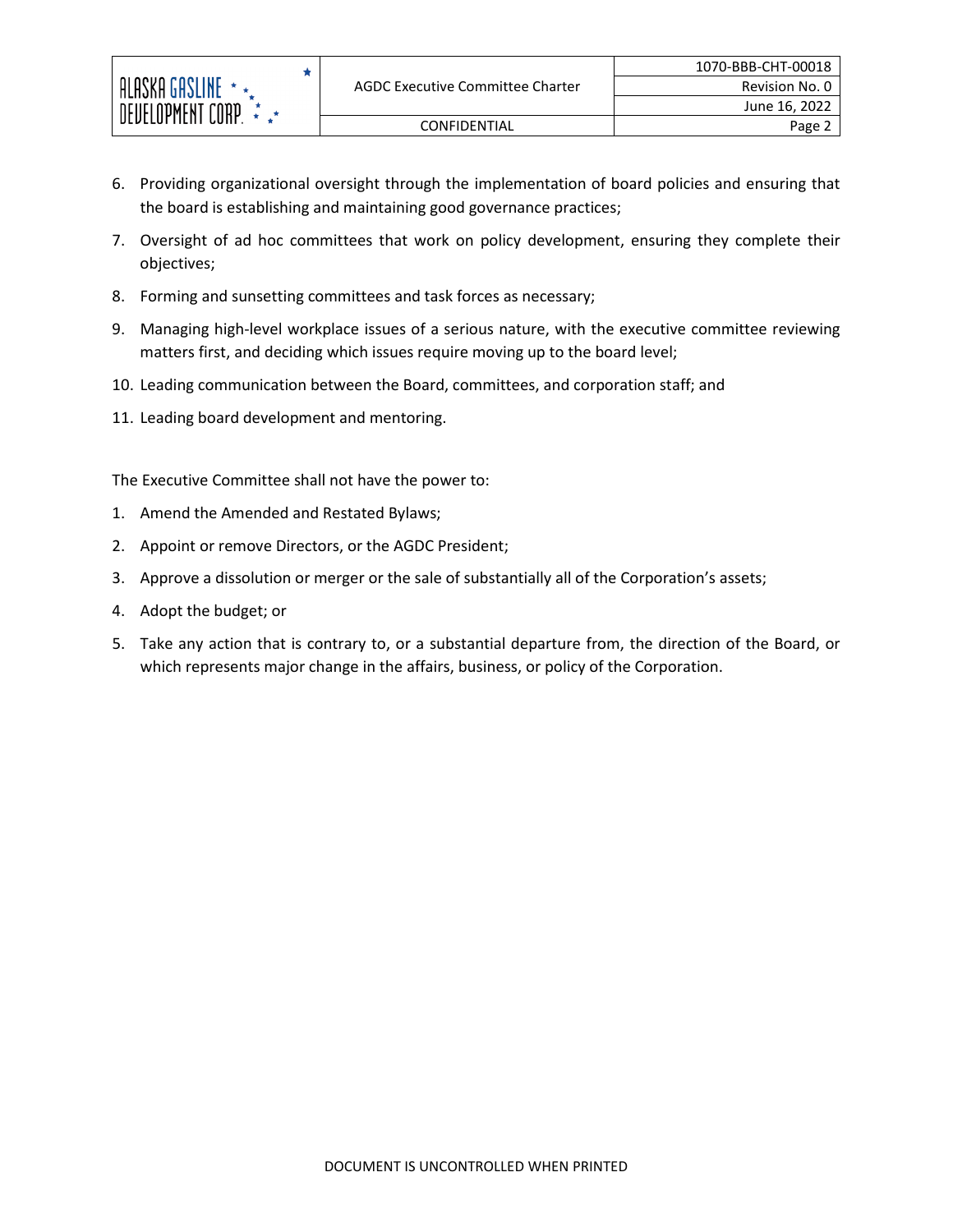

# **TECHNICAL COMMITTEE**

The Alaska Gasline Development Corporation (AGDC) Board of Directors on April 19, 2016, and incorporated here by reference, establishes the Technical Committee, pursuant to  $2^{nd}$  Level, Section 2 (e) of the Amended and Restated Bylaws, consisting of no more than three (3) Board members. The Chair of the Board of Directors shall appoint members from the Board of Directors and shall identify the member of the committee to serve as chair of the committee. The AGDC President shall serve as staff to the Committee.

The Committee shall meet as necessary and appropriate at the call of the Chair of the Committee or the AGDC President and may report a summary of the discussion as appropriate to the Executive Committee or full board at a scheduled board meeting.

As established in  $2^{nd}$  Level,  $2(e)(v)$ , the primary purpose of AGDC Board Committees is to gather information from staff and to report on that information to the full Board of Directors. The Technical Committee has no power to take any actions, other than those delegated to committee by the full Board of Directors via a Board Resolution.

## **Committee Charter**:

The Technical Committee is responsible for providing review and oversight of project design, engineering, and program development. The Technical Committee monitors the scope, schedule, and budget of projects; environmental, regulatory, right-of-way and constructions issues; and project related procurement and contracting practices.

## **Responsibilities:**

The Technical Committee is responsible for:

- 1. Meeting at regularly scheduled meetings or special meetings called by the Board Chair;
- 2. Providing oversight and recommendations regarding the technical and regulatory activities of the Corporation;
- 3. Reviewing and/or recommending technical and regulatory policies, processes and procedures to submit for approval to the Board of Directors as needed;
- 4. Reviewing technical and regulatory efforts and progress against the current AGDC Strategic Plan; and
- 5. Presenting updates on Technical Committee related issues or activities at regularly scheduled Board meetings as required.

The Technical Committee shall not have the power to:

- 1. Amend the Amended and Restated Bylaws;
- 2. Appoint or remove Directors, or the AGDC President;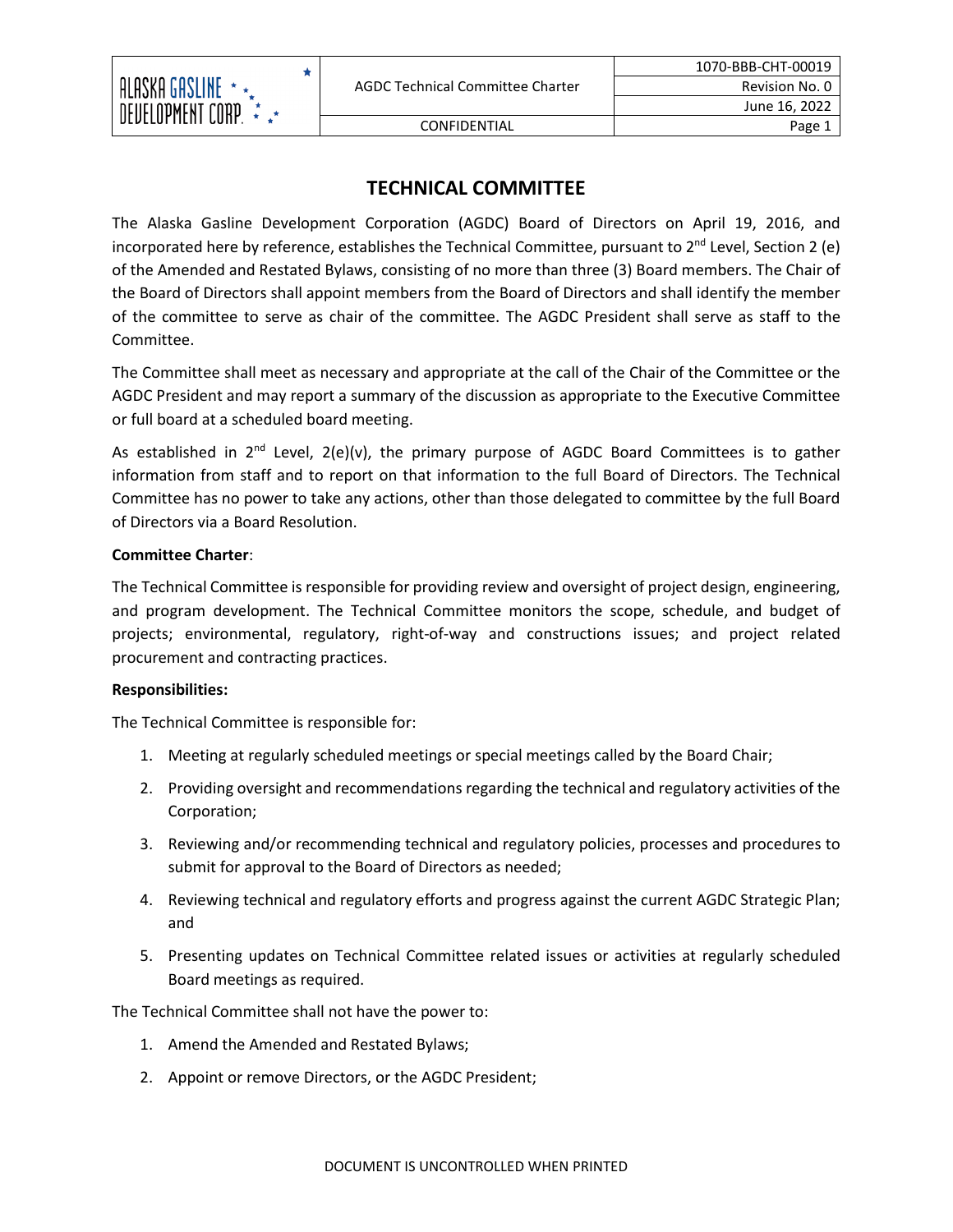| ALASKA GASLINE<br>DEVELOPMENT CORP. | AGDC Technical Committee Charter | 1070-BBB-CHT-00019 |
|-------------------------------------|----------------------------------|--------------------|
|                                     |                                  | Revision No. 0     |
|                                     |                                  | June 16, 2022      |
|                                     | <b>CONFIDENTIAL</b>              | Page $\sim$        |

- 3. Approve a dissolution or merger or the sale of substantially all of the Corporation's assets;
- 4. Adopt the budget; or
- 5. Take any action that is contrary to, or a substantial departure from, the direction of the Board, or which represents major change in the affairs, business, or policy of the Corporation.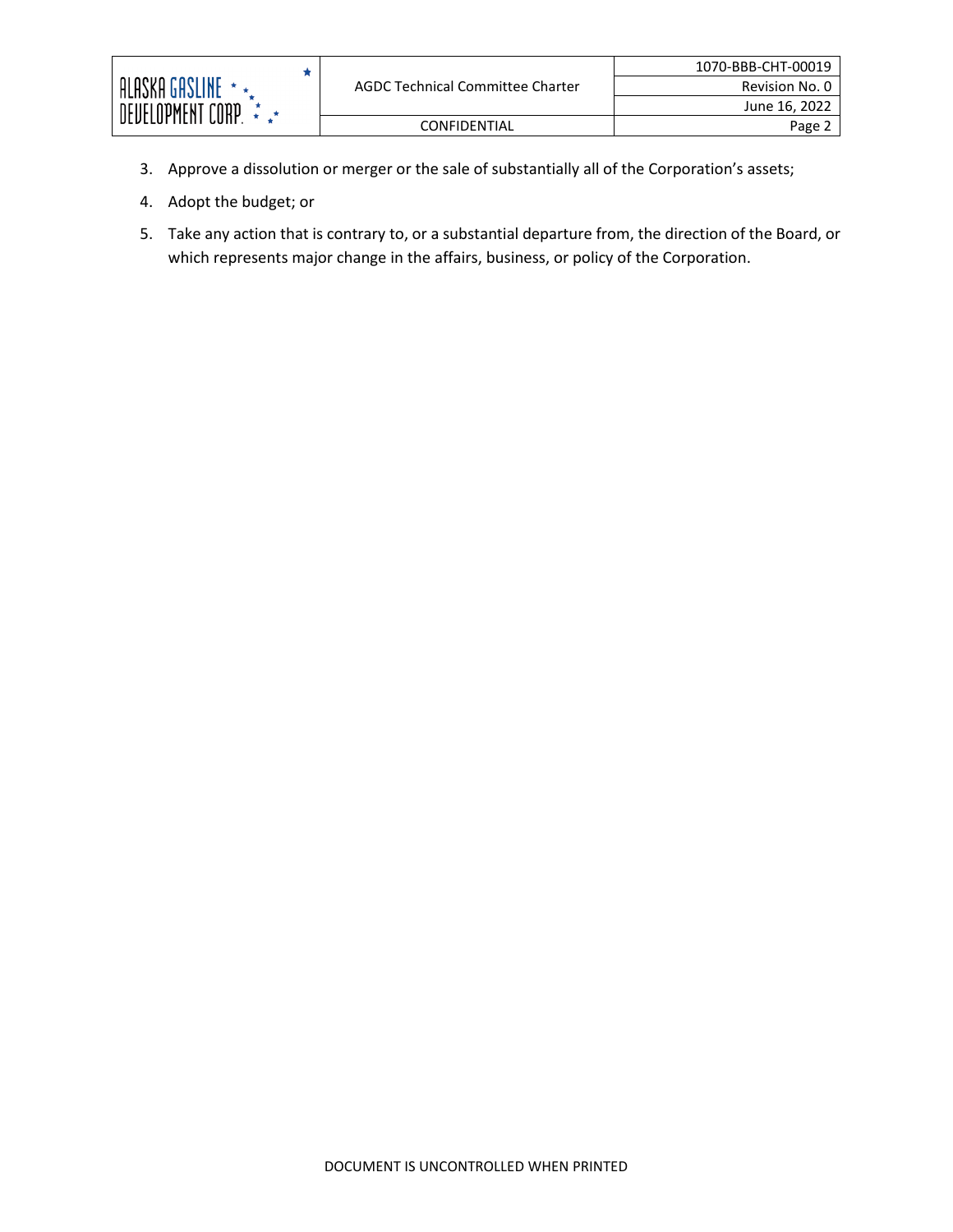

CONFIDENTIAL Page 1

# **COMMERCIAL COMMITTEE CHARTER**

The Alaska Gasline Development Corporation (AGDC) Board of Directors on April 19, 2016, and incorporated here by reference, establishes the Commercial Committee, pursuant to  $2^{nd}$  Level, Section 2 (e) of the Amended and Restated Bylaws, consisting of no more than three (3) Board members. The Chair of the Board of Directors shall appoint members from the Board of Directors and shall identify the member of the committee to serve as chair of the committee. The AGDC President shall serve as staff to the Committee.

The Committee shall meet as necessary and appropriate at the call of the Chair of the Committee or the AGDC President and may report a summary of the discussion as appropriate to the Executive Committee or full board at a scheduled board meeting.

As established in  $2^{nd}$  Level,  $2(e)(v)$ , the primary purpose of AGDC Board Committees is to gather information from staff and to report on that information to the full Board of Directors. The Commercial Committee has no power to take any actions, other than those delegated to committee by the full Board of Directors via a Board Resolution.

## **Committee Charter:**

The Commercial Committee provides review and oversight of corporate business development, commercial operations, venture partnerships, gas marketing, and activities of the Gas Aggregator subsidiary. The Commercial Committee monitors and reviews negotiations, agreements, and contracts to which the Corporation is a party.

## **Responsibilities:**

The Commercial Committee is responsible for:

- 1. Meeting at regularly scheduled meetings or special meetings called by the Board Chair;
- 2. Providing oversight of the commercial activities of the Corporation;
- 3. Reviewing and/or recommending commercial policies, processes and procedures to submit for approval to the Board of Directors as needed;
- 4. Reviewing Commercial efforts and progress against the current AGDC Strategic Plan; and
- 5. Presenting updates on Commercial Committee related issues or activities at regularly scheduled Board meetings as required.

The Commercial Committee shall not have the power to:

- 1. Amend the Amended and Restated Bylaws;
- 2. Appoint or remove Directors, or the AGDC President;
- 3. Approve a dissolution or merger or the sale of substantially all of the Corporation's assets;
- 4. Adopt the budget; or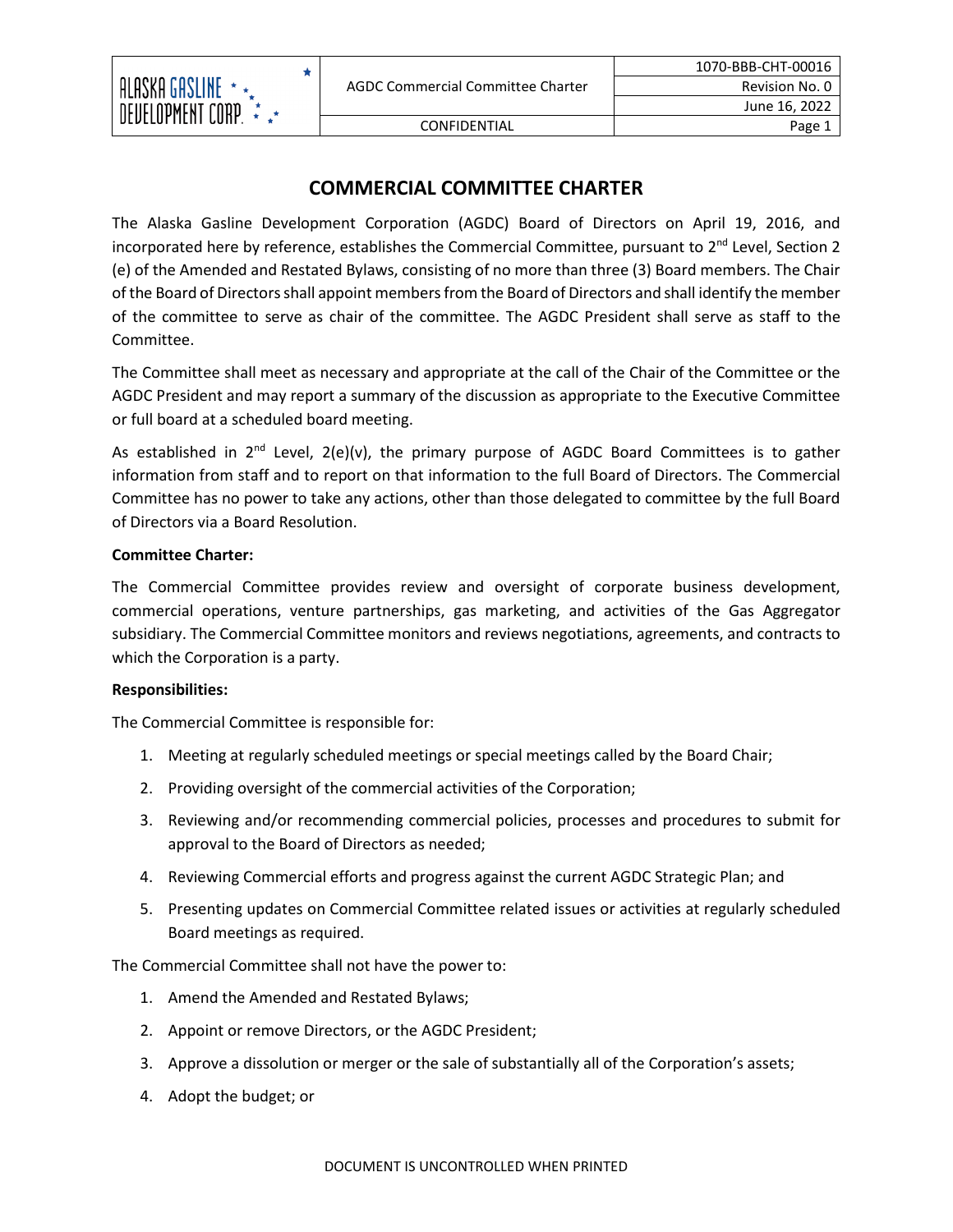

Revision No. 0 June 16, 2022

5. Take any action that is contrary to, or a substantial departure from, the direction of the Board, or which represents major change in the affairs, business, or policy of the Corporation.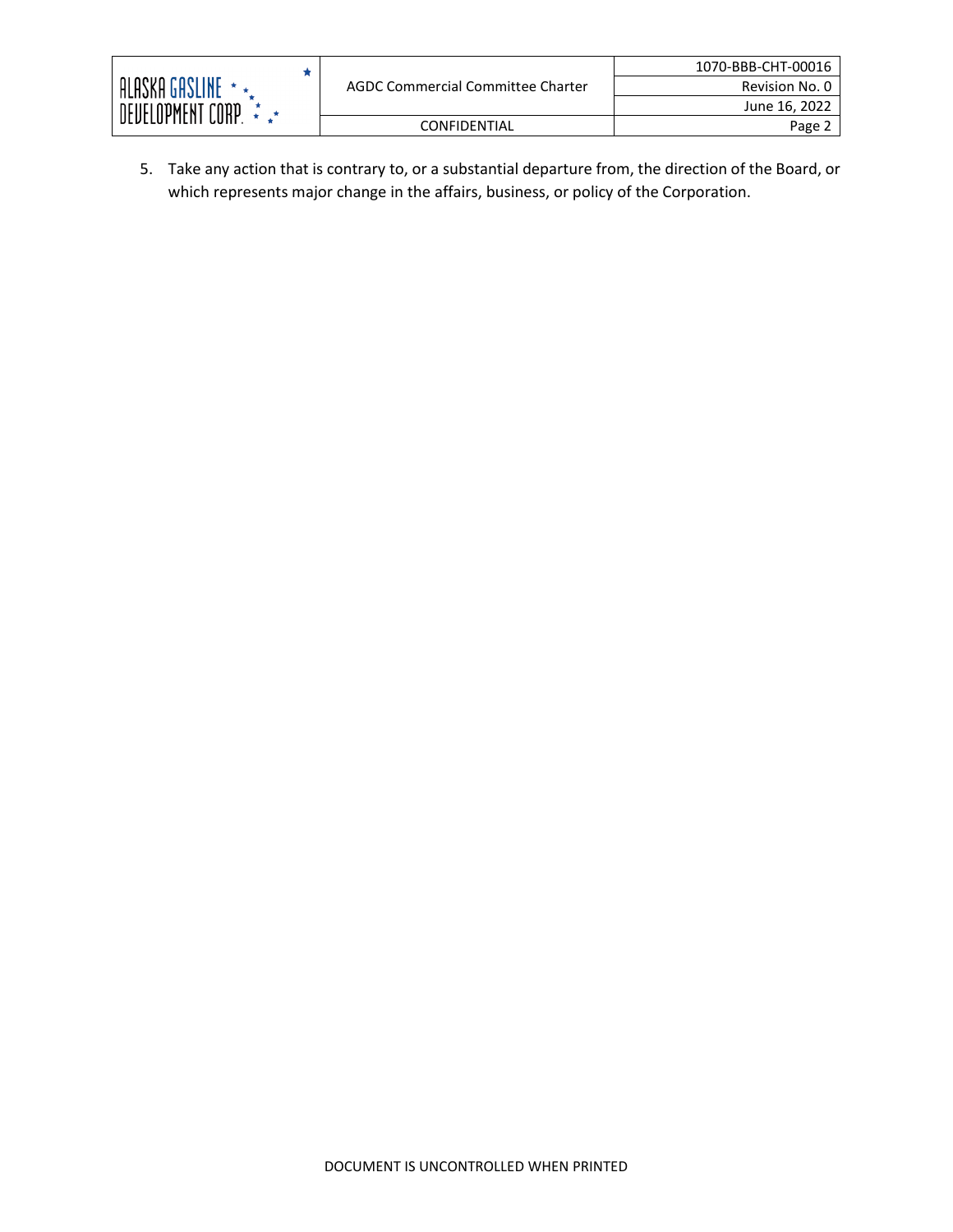

CONFIDENTIAL Page 1

# **GOVERNANCE COMMITTEE**

The Alaska Gasline Development Corporation (AGDC) Board of Directors on April 19, 2016, and incorporated here by reference, establishes the Governance Committee, pursuant to  $2<sup>nd</sup>$  Level, Section 2(e) of the Amended and Restated Bylaws, consisting of no more than three (3) Board members. The Chair of the Board of Directors shall appoint members from the Board of Directors and shall identify the member of the committee to serve as chair of the committee. The AGDC President shall serve as staff to the Committee.

The Committee shall meet, as necessary and appropriate, at the call of the Chair of the Committee or the AGDC President and may report a summary of the discussion, as appropriate, to the Executive Committee or full board at a scheduled board meeting.

As established in  $2^{nd}$  Level,  $2(e)(v)$ , the primary purpose of AGDC Board Committees is to gather information from staff and to report on that information to the full Board of Directors. The Governance Committee has no power to take any actions, other than those delegated to committee by the full Board of Directors via a Board Resolution.

## **Committee Charter:**

The Governance Committee is responsible for providing high level review and oversight of the Corporation's legal, finance, audit, government relations, internal operations, and administration. The Governance Committee establishes and makes recommendations to the Board of Directors on matters pertaining to the organization, function, and operation of the Corporation and of the Board.

## **Responsibilities:**

The Governance Committee is responsible for:

- 1. Meeting at regularly scheduled meetings or special meetings called by the Board Chair;
- 2. Ongoing review and recommendations to enhance the quality and future viability of the Board of Directors. May include:
	- <sup>o</sup> Periodic review of Board and Board Committee roles and responsibilities;
	- $\circ$  Periodic assessment of Board's performance, effectiveness, and conflicts of interest;
	- <sup>o</sup> Program of Board information and education;
	- <sup>o</sup> Orientation of new Board members; and
	- <sup>o</sup> Leading planning for Board succession, including recruitment and nominations for consideration by the Governor.
- 3. Annually initiating President's performance evaluation, reviewing completed evaluations, and reporting such review and any findings to Executive Committee for action, as needed;
- 4. Reviewing the annual budget and submitting to the Board for review and approval;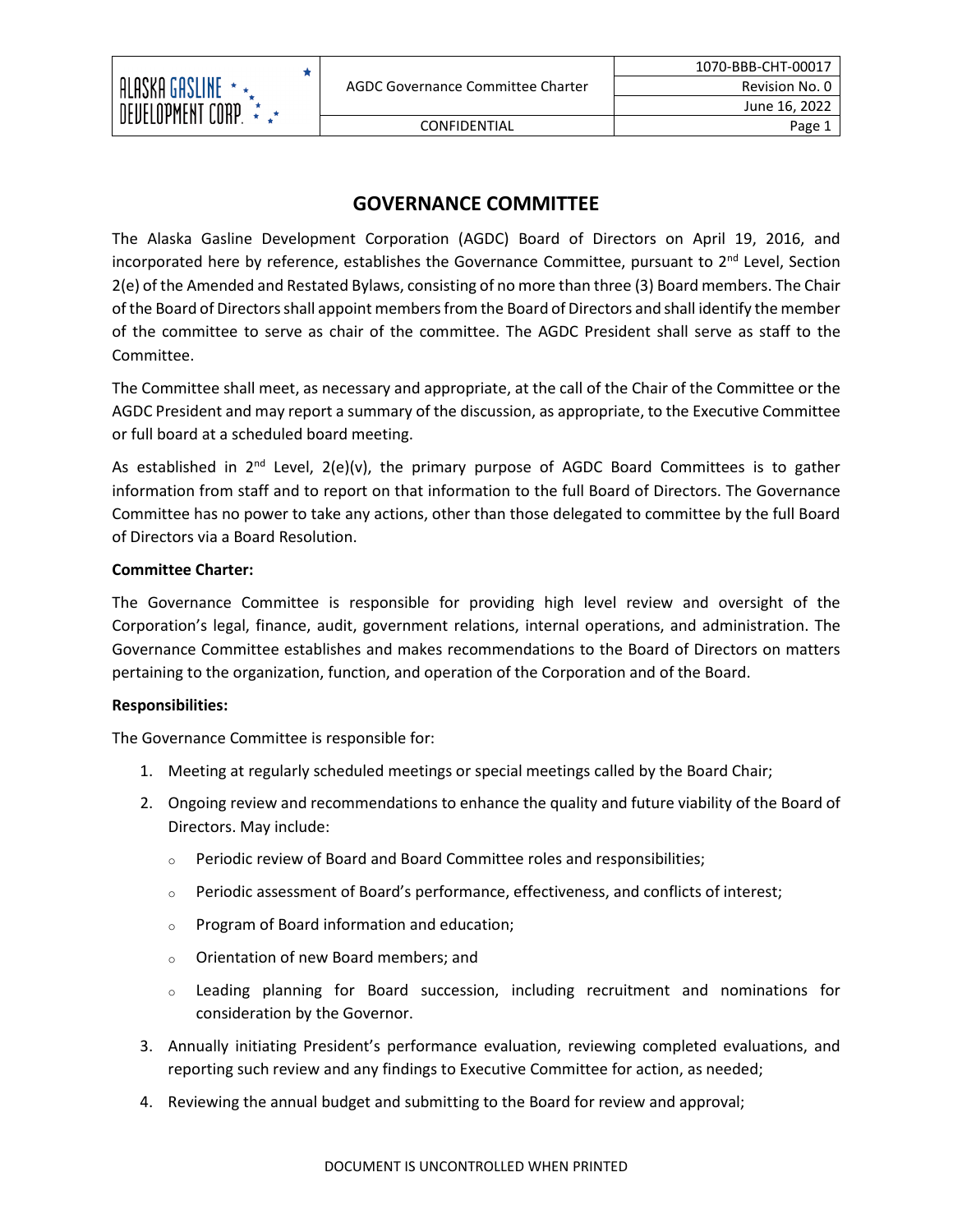- 5. Reviewing any audits completed and presenting such review with any material concerns to the Board;
- 6. Reviewing the annual insurance program for appropriate limits and risk mitigation, and presenting such review with any material concerns to the Board;
- 7. Monitoring and advising on governmental relations; and
- 8. Presenting Governance Committee related issues or activities at regularly scheduled Board meetings, as required.

The Governance Committee shall not have the power to:

★

- 1. Amend the Amended and Restated Bylaws;
- 2. Appoint or remove Directors, or the AGDC President;
- 3. Approve a dissolution or merger or the sale of substantially all of the Corporation's assets;
- 4. Adopt the budget; or
- 5. Take any action that is contrary to, or a substantial departure from, the direction of the Board, or which represents major change in the affairs, business, or policy of the Corporation.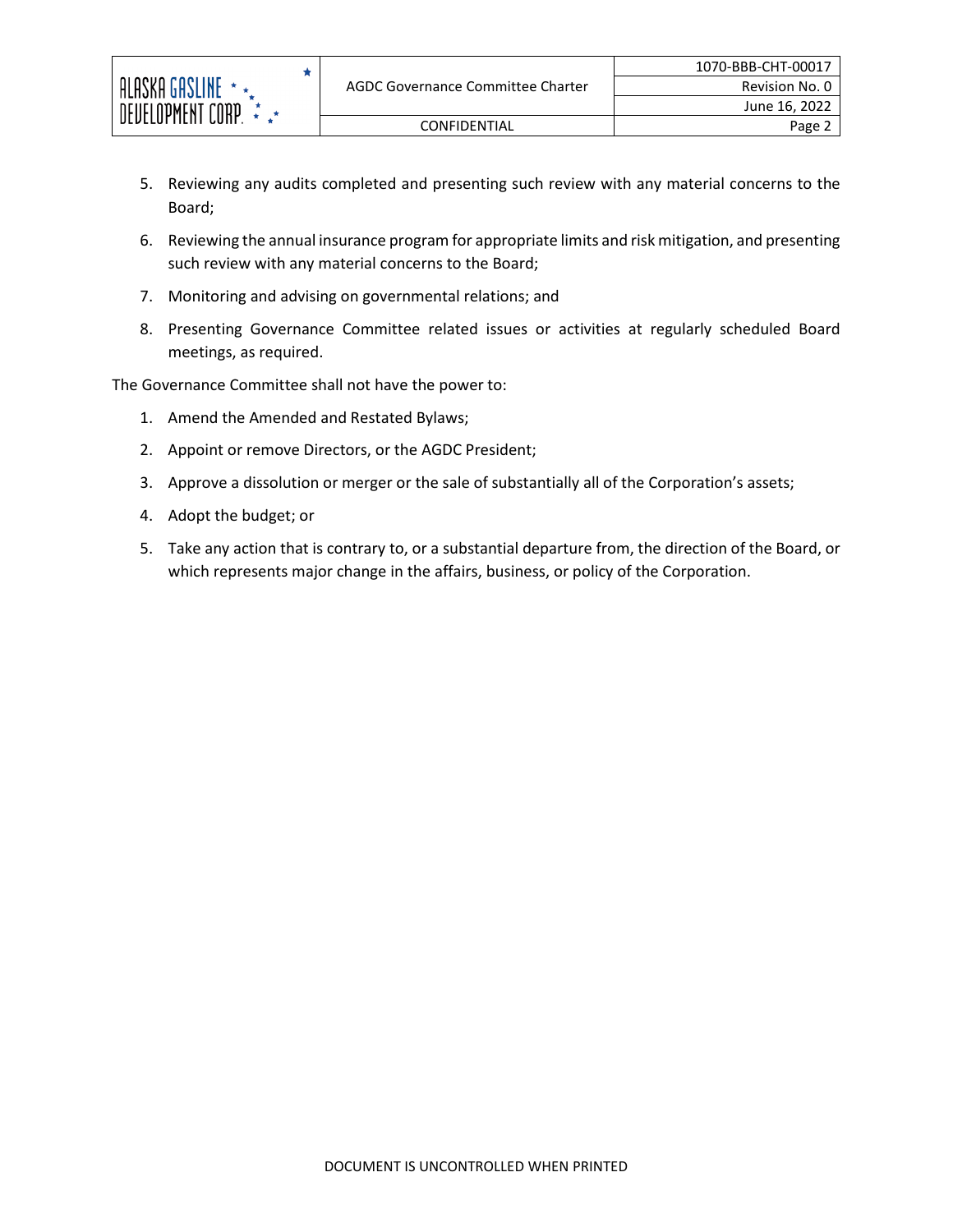

# **COMMUNICATIONS COMMITTEE**

The Alaska Gasline Development Corporation (AGDC) Board of Directors on April 19, 2016, and incorporated here by reference, establishes the Communications Committee, pursuant to  $2<sup>nd</sup>$  Level, Section 2 (e) of the Amended and Restated Bylaws, consisting of no more than three (3) Board members. The Chair of the Board of Directors shall appoint members from the Board of Directors and shall identify the member of the committee to serve as chair of the committee. The AGDC President shall serve as staff to the Committee.

The Committee shall meet as necessary and appropriate at the call of the Chair of the Committee or the AGDC President and may report a summary of the discussion as appropriate to the Executive Committee or full board at a scheduled board meeting.

As established in  $2^{nd}$  Level,  $2(e)(v)$ , the primary purpose of AGDC Board Committees is to gather information from staff and to report on that information to the full Board of Directors. The Communications Committee has no power to take any actions, other than those delegated to committee by the full Board of Directors via a Board Resolution.

## **Committee Charter:**

The Communications Committee is responsible for providing review and oversight of the Corporation's communications, public relations, media, and external affairs functions. Government relations falls under the Governance Committee. The Communications Committee monitors and reviews the implementation of the Corporation's communications plan.

## **Responsibilities:**

The Commercial Committee is responsible for:

- 1. Meeting at regularly scheduled meetings or special meetings called by the Board Chair;
- 2. Providing oversight of the communications activities of the Corporation;
- 3. Reviewing and/or recommending communications policies, processes and procedures to submit for approval to the Board of Directors as needed;
- 4. Reviewing and rating communications efforts, progress, and effectiveness; and
- 5. Presenting updates on Communications Committee related issues or activities at regularly scheduled Board meetings as required.

The Communications Committee shall not have the power to:

- 1. Amend the Amended and Restated Bylaws;
- 2. Appoint or remove Directors, or the AGDC President;
- 3. Approve a dissolution or merger or the sale of substantially all of the Corporation's assets;
- 4. Adopt the budget; or